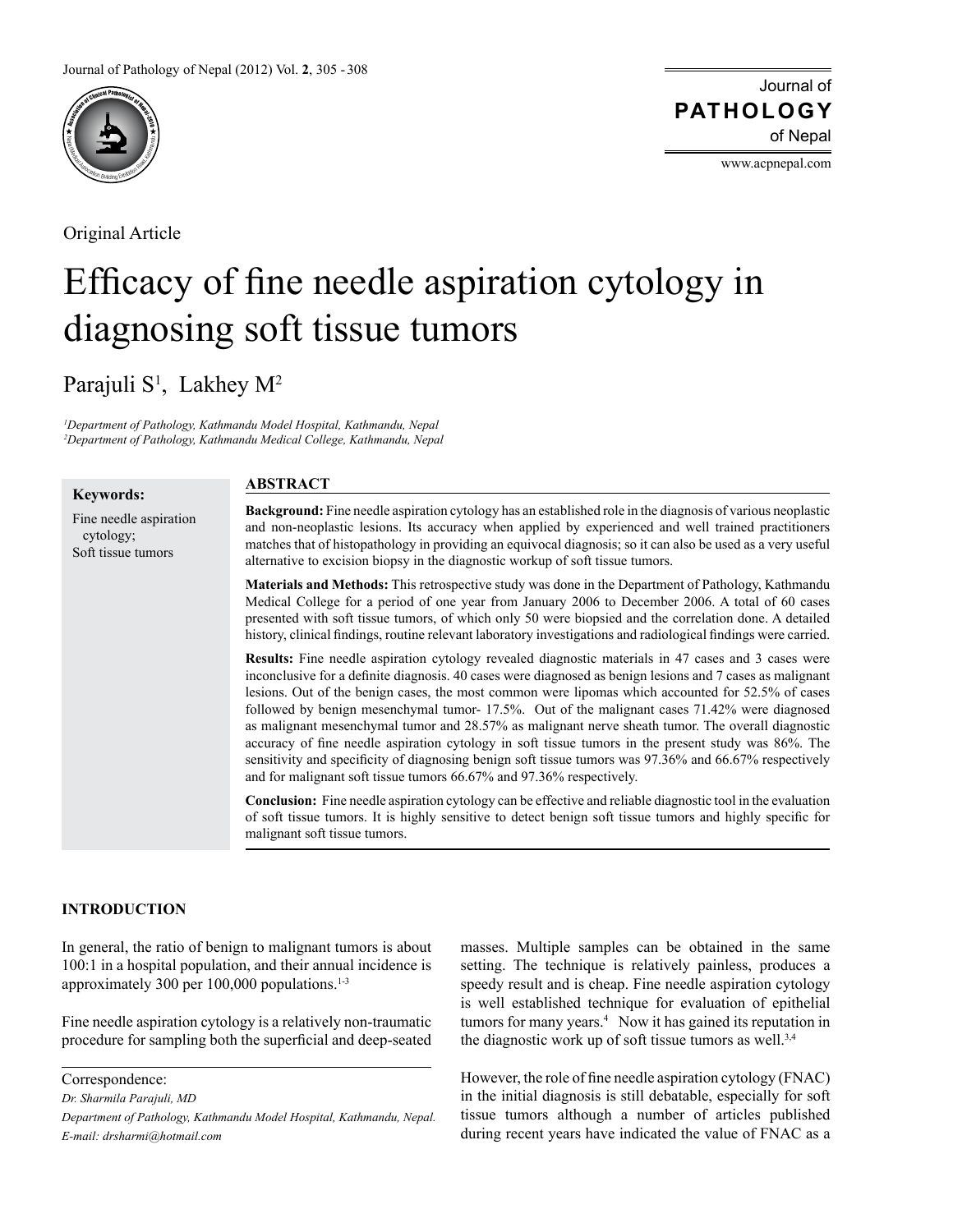pre-treatment diagnostic method.5,6 The diagnostic accuracy of FNAC of soft tissue tumors in distinguishing benign and malignant lesions is very high.7 The level of diagnostic specificity and sensitivity are approximately 95% for establishing a definite diagnosis of sarcomas.<sup>8</sup>

This study has been undertaken to increase our understanding about the soft tissue tumors, the sensitivity and specificity of FNAC in diagnosing soft tissue tumors, its cyto-architectural features and to compare these findings with histopathological diagnosis.<sup>9</sup>

#### **MATERIALS AND METHODS**

This was a prospective study conducted within a period of one year from the period of January 2006 to December 2006 in the department of pathology at Kathmandu Medical College Teaching Hospital. A total of 60 cases of clinically evident soft tissue swelling were taken for the study. Out of these, only 50 cases were selected and those were the patients who gave consent to undergo both the FNAC as well as biopsy. A detailed history, clinical findings, routine relevant laboratory investigations and radiological findings were carried out in each case. FNAC was done with 21 G needle attached to 10 ml disposable plastic syringe. Smears were fixed in 95% ethanol for 20 minutes and were then stained with Papanicolaou stain. Air-dried smears were stained with May Grunwald's Giemsa stain. The smears were studied for cytological details and diagnosis. The surgical excised specimens of the above cases were processed routinely and stained with Hematoxylin and Eosin stain and examined. A final correlation was done between cytological and histological diagnosis. Data was analysed using the Statistical Package for Social Science (SPSS, version 12) for Windows.

#### **RESULTS**

There were total of 50 cases of soft tissue tumors from January 2006- December 2006. FNAC revealed diagnostic materials in 47 cases and 3 cases were inconclusive. Forty cases were diagnosed as benign lesions, 7 as malignant lesions and 3 cases as inconclusive. The FNAC diagnoses of all cases are listed in Table 1 and 2. Out of the benign lesions, the commonest was Lipoma- 21 cases (52.5%) followed by benign mesenchymal tumor- 7 cases (17.5%). The commonest malignant tumor diagnosed on FNAC was malignant mesenchymal tumor- 5 cases (71.47%) fowllowed by malignant nerve sheath tumor- 2 cases (28.57%). Whereas the commonest benign tumor on histology was Lipoma- 19 cases (48.71%) followed by Neurofibroma, Schwannoma and Tumoral Calcinosis- 4 cases each (10.25%). Malignant fibrous histiocytoma was the commonest malignant tumor diagnosed on histology-5 cases (50%) followed by Dermatofibrosarcoma- 2 cases (20%), leiomyosarcoma, alveolar soft part sarcoma and malignant schwannoma 1 case (10%) each. Table 3 shows



*Figure 1: Benign mesenchymal tumor showing fragments of mesenchymal tissue (PAP stain, X100)* 



*Figure 2: Benign nerve sheath tumor showing spindle cell proliferation (PAP stain, X100)*



*Figure 3: Malignant mesenchymal tumor showing pleomorphism of the tumor cells (PAP stain, X400)*

the correlation between cytopathology and histopathology diagnosis of soft tissue.

The overall diagnostic accuracy of FNAC in soft tissue tumors in the present study was 86%. The sensitivity and specificity of diagnosing benign soft tissue tumors was 97.36% and 66.67% respectively and for malignant soft tissue tumors 66.67% and 97.36% respectively.

#### **DISCUSSION**

FNAC has an established role in the diagnosis of various neoplastic and non-neoplastic lesions. Its accuracy when applied by experienced and well trained practitioners matches that of histopathology in providing an equivocal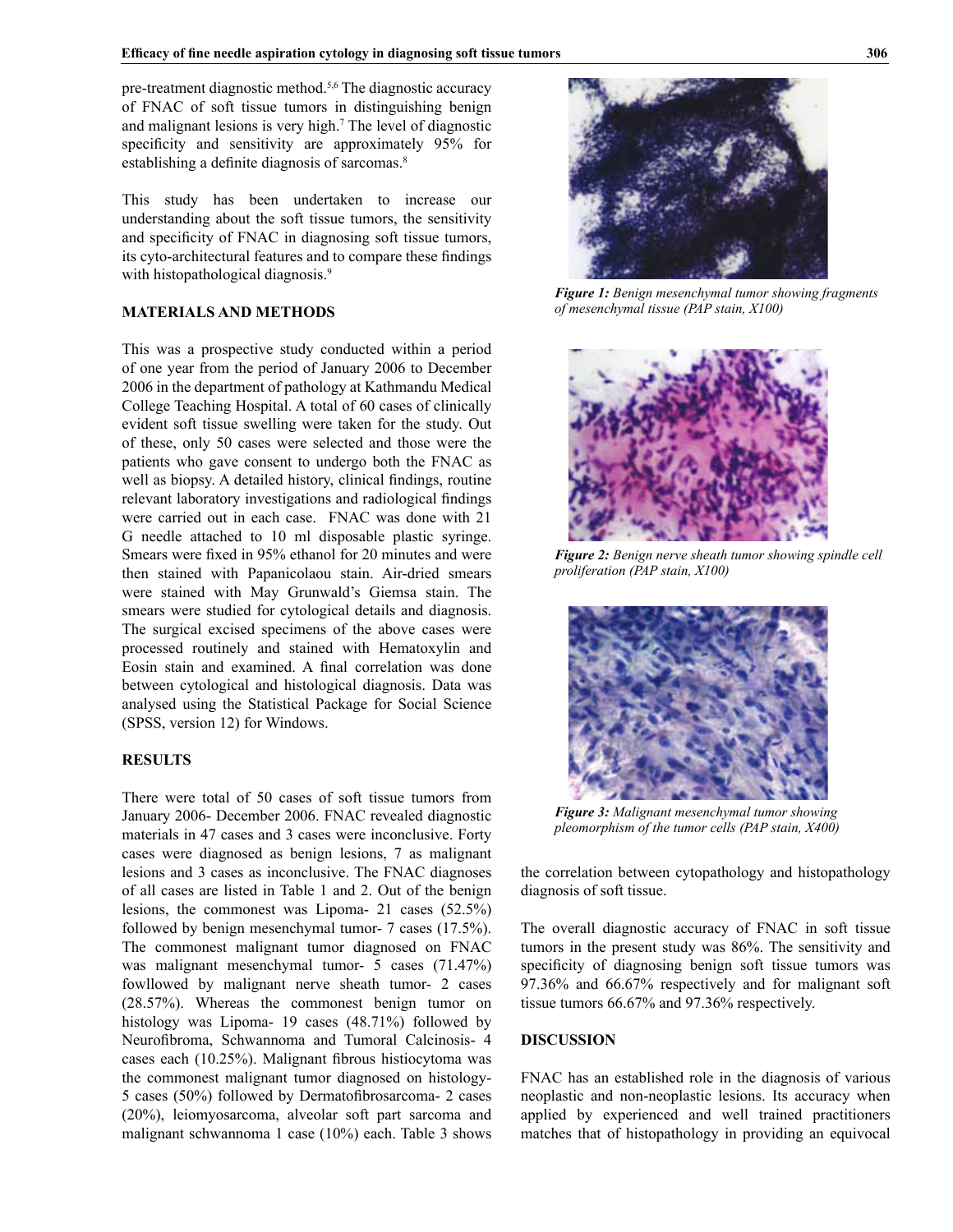diagnosis, so it may also be used as a very useful alternative to excision biopsy in the diagnostic workup of soft tissue tumors. The two fundamental requirements on which the success of FNAC depends are representativeness of the sample and high quality of preparations.

Although it is very difficult to categorize the soft tissue tumors exactly by FNAC due to heterogenous nature of the soft tissue tumor as well as absence of tissue architecture in FNAC smears, thorough familiarity with these histological diversities of soft tissue tumors and experience with interpretation of different cell types in cytology smears are required to achieve high diagnostic accuracy in these tumors.

Our study have shown that out of the 50 cases, 40 were diagnosed as benign and 7 cases as malignant, thus accounting for the benign to malignant ratio of 6:1. The higher incidence of the malignant tumors in our case could probably be due to the greater size and a rapid increase in the size of the mass that might have led to seek medical attention and the need to do FNAC.

Our study shows that 80% of soft tissue tumors were benign on FNAC, out of which lipoma was the most common accounting for 52.5% cases followed by benign mesenchymal tumor 17.5%. Various studies have shown the similar findings. $3,4,10,11$ 

Out of the 7 cases of malignant soft tissue tumors diagnosed on FNAC in our study, malignant mesenchymal tumor was

found to be the commonest accounting for  $71.42\%$  (n=5), further classification as malignant fibrous histiocytoma was given to 2/5 cases. On excision biopsy, out of the 10 malignant cases, malignant fibrous histiocytoma was the commonest and accounted for 5 cases (50%). Most of the studies have shown that malignant fibrous histiocytoma is the commonest malignant soft tissue neoplasm. Keith W. Bennert et al<sup>3</sup> in their study of 37 cases of malignant soft tissue tumors have reported malignant fibrous histiocytoma as the commonest tumor accounting for 27% of cases. Similar Cannon Ersoz et al<sup>10</sup> in their FNAC study of 52 soft tissue tumors have found that out of 32 malignant mesenchymal tumor, 5 cases (15%) were malignant fibrous

#### **Table 1: Distribution of benign lesions on Cytology**

| <b>Benign</b>                 | No. of cases | Percentage $(\% )$ |
|-------------------------------|--------------|--------------------|
| Lipoma                        |              | 52.5%              |
| Benign mesenchymal tumor      |              | $17.5\%$           |
| Benign fibrohistiocytic tumor |              | $7.5\%$            |
| Tumoral calcinosis            |              | $7.5\%$            |
| Benign nerve sheath tumor     |              | $7.5\%$            |
| Benign spindle shaped tumor   |              | 7.5%               |
|                               |              |                    |

#### **Table 2: Distribution of Malignant tumors on Cytology**

| <b>Malignant tumors</b>       | No. of cases Percentage $(\% )$ |
|-------------------------------|---------------------------------|
| Malignant mesenchymal tumour  | 71.42%                          |
| Malignant nerve sheath tumour | 28.57%                          |
| Total                         | 100%                            |

**Table 3: Correlation between cytopathological and histopathological diagnosis of soft tissue**

| ິ<br><b>Diagnosis</b>            |                |         |              |                        |                              |                  |                                       |         |              |                                   |                                |                     |                               |                           |                          |                |
|----------------------------------|----------------|---------|--------------|------------------------|------------------------------|------------------|---------------------------------------|---------|--------------|-----------------------------------|--------------------------------|---------------------|-------------------------------|---------------------------|--------------------------|----------------|
| <b>FNAC</b> diagnosis            | No. of cases   | Lipomas | Neurofibroma | $\approx$<br>Schwannom | calcinosis<br><b>Tumoral</b> | Nodular Fascitis | <b>Benign Fibrous</b><br>Histiocytoma | Fibroma | Leiomyoma    | Malignant Fibrous<br>Histiocytoma | <b>Dermatofib</b><br>rosarcoma | Leiomyosa-<br>rcoma | part sarcoma<br>Alveolar soft | Malignant Schwan-<br>noma | Tuberculosis<br>synovium | Total          |
| Lipoma                           | 21             | 18      |              |                        |                              |                  |                                       |         |              |                                   |                                |                     |                               |                           |                          | 21             |
| Benign Mesenchymal<br>Tumor      | $\overline{7}$ | 1       | $\mathbf{1}$ | 1                      |                              | $\mathbf{1}$     | $\overline{2}$                        |         |              | 1                                 |                                |                     |                               |                           |                          | $\overline{7}$ |
| Benign Fibrohistiocytic<br>Tumor | 3              |         |              |                        |                              |                  |                                       | 1       |              |                                   | $\mathbf{1}$                   |                     |                               |                           |                          | 3              |
| <b>Tumoral Calcinosis</b>        | 3              |         |              |                        | 3                            |                  |                                       |         |              |                                   |                                |                     |                               |                           |                          | $\mathbf{3}$   |
| Benign Nerve Sheath<br>tumor     | 3              |         | $\mathbf{1}$ | $\overline{2}$         |                              |                  |                                       |         |              |                                   |                                |                     |                               |                           |                          | 3              |
| Benign spindle Shaped<br>Tumor   | 3              |         |              |                        |                              |                  |                                       |         | $\mathbf{1}$ |                                   |                                | $\mathbf{1}$        |                               |                           |                          | 3              |
| Malignant Mesenchymal<br>Tumor   | 5              |         |              |                        |                              |                  |                                       |         |              | $\overline{3}$                    | $\overline{1}$                 |                     |                               |                           |                          | 5              |
| Malignant nerve sheath<br>Tumor  | $\overline{2}$ |         |              | $\mathbf{1}$           |                              |                  |                                       |         |              |                                   |                                |                     |                               |                           |                          | $\overline{2}$ |
| Inconclusive                     | 3              |         |              |                        |                              |                  |                                       |         |              |                                   |                                |                     |                               |                           |                          | 3              |
| Total                            | 50             |         |              |                        |                              |                  |                                       |         |              |                                   |                                |                     |                               |                           |                          | 50             |